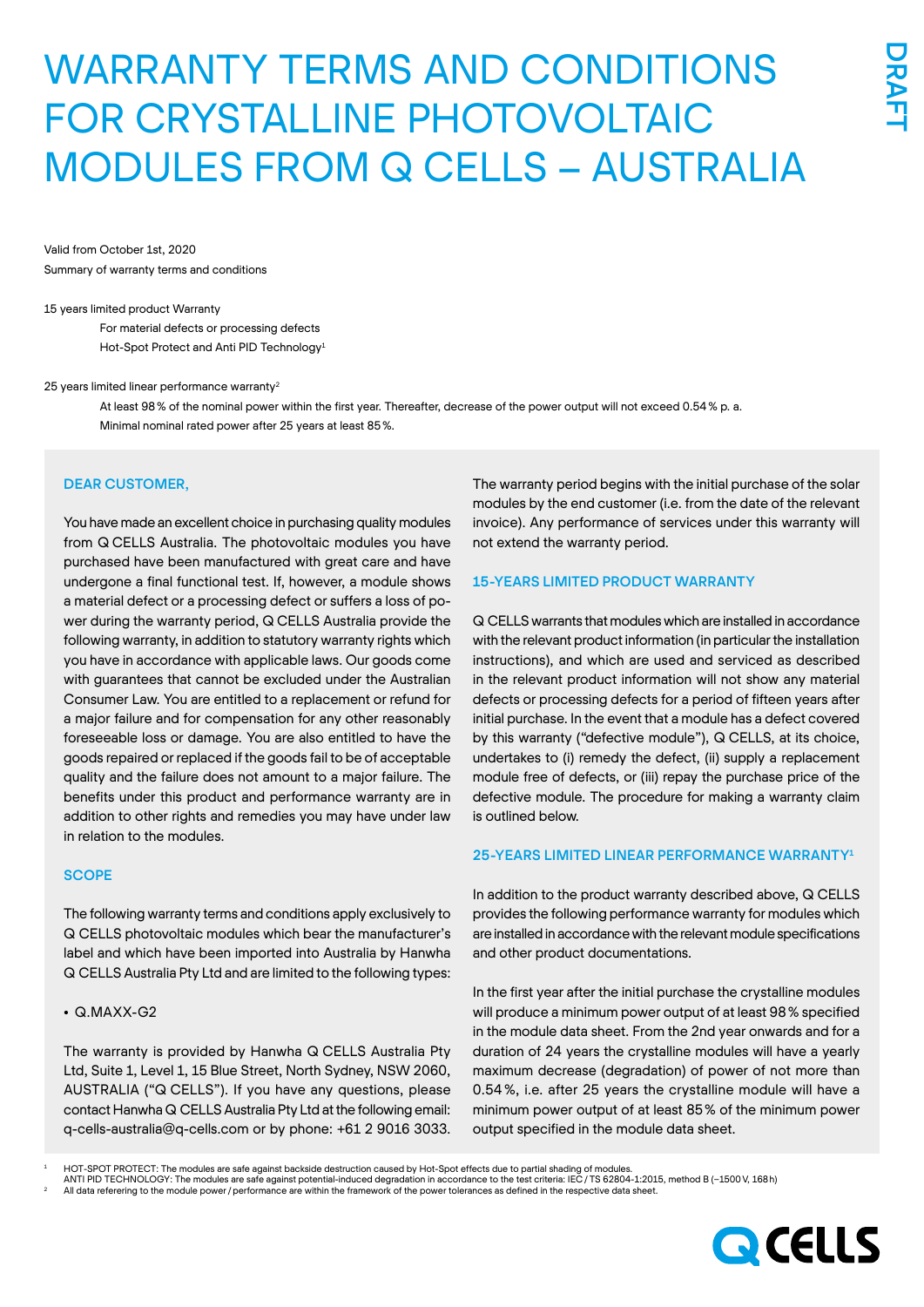All power data refers to measurements under the STC Standard Test Conditions applicable at the beginning of this warranty. The STC Standard Test Conditions are customary standardized basic conditions for the measurement of the power of solar modules. The current Standard Test Conditions are defined at DIN EN 60904-3 (IEC 904-3). Please contact us in case you need a copy of this document.

In the event that the power output of a module falls below the minimum power output ("non-performing module") Q CELLS may, at its choice, compensate any differences to the guaranteed power by: (i) remedying the defect, (ii) replacing the module, (iii) supplying additional modules as described below under "Warranty claims and entitlements", (iv) repaying the purchase price of the modules, or (v) reducing the purchase price in proportion of the actual power to the guaranteed power. Subject to any rights you may have at law that cannot be excluded, other payments, such as compensation for expenses or for related damages, shall not be covered by this performance warranty.

## EXCLUSIONS TO THE PRODUCT AND PERFORMANCE **WARRANTY**

Q CELLS is entitled to refuse to honor this warranty in the following circumstances (regardless of how those circumstances arise):

- where modules have been used or handled, or modifications made to the modules, not in accordance with the relevant product information or written instructions issued by Q CELLS;
- where the modules have not been installed in accordance with the relevant installation and operating manual or other written instructions issued by Q CELLS (including where modules are used in high snow loads or extreme temperature conditions where the conditions of use exceed the specifications set out in the relevant product information, and sound structured engineering);
- where the system containing modules has been incorrectly configured (including use with incompatible modules or inverters, or inadequate system design);
- where the modules have not been serviced or maintained in accordance with the relevant product information or written instructions issued by Q CELLS;
- where the modules have been used for purposes or in circumstances not conforming to the product specifications (as set out in the applicable module datasheet) or not in compliance with the installation and operating instructions;
- where the modules have been damaged due to external or environmental causes of any kind (including pollution of any kind, fire, explosion, smoke, charring, lightning, hail, frost, snow or storms);
- where the modules have been damaged due to malicious acts by any person (including vandalism or violent activities);
- where the modules have been damaged due to damage to or defects in the photovoltaic system in which the modules are installed, due to factors such as voltage fluctuations, power peaks, excess voltage, power failure etc.;
- scratches, marks, mechanical wear, rust, mould, degradation, discoloration and other changes which occur after the delivery of the modules but which do not result in any adverse effect on the mechanical stability of the product or a reduction of performance which exceeds the levels set out in the performance warranty;
- where the modules are modified or used in processes involving, or in conjunction with, other products without Q CELLS' prior written consent, or
- where the serial number or product label has been removed, changed, deleted or made unrecognizable, or if the number or label is no longer clearly distinguishable for other reasons beyond Q CELLS' control and therefore it is not possible to conclusively identify the modules.

This warranty does not apply for modules which are used on mobile carriers such as motor vehicles, caravans or boats. This warranty does not extend to any claim to compensation for the reimbursement of costs for dismantling, installation or replacement, loss of yield or other indirect damages.

# CLAIMS UNDER THE PRODUCT AND PERFORMANCE WARRANTY/NOTIFICATION OF DEFECTS

The supplied modules must be checked for visible defects when they are delivered. Any defects discovered during this process must be reported immediately to Hanwha Q CELLS Australia Pty Ltd (email: service.au@q-cells.com/phone: +61 2 9016 3033). If visible defects are not reported immediately, Q CELLS may refuse to honor this warranty. To claim under this warranty, please contact Hanwha Q CELLS Australia Pty Ltd (email: service. au@q-cells.com / phone: +61 2 9016 3033). We ask for our customers' understanding that Q CELLS cannot accept any unauthorised return shipments of modules and we will not take delivery of such items.

# PERFORMANCE OF THE WARRANTY SERVICES

- Q CELLS will determine the manner in which it wishes to settle warranty claims, as indicated in the warranty descriptions above. Q CELLS may use the services of a customer service unit or a service partner for managing warranty claims.
- Q CELLS shall pay the costs of a technical inspection and transport of defective or non-performing modules to its nominated